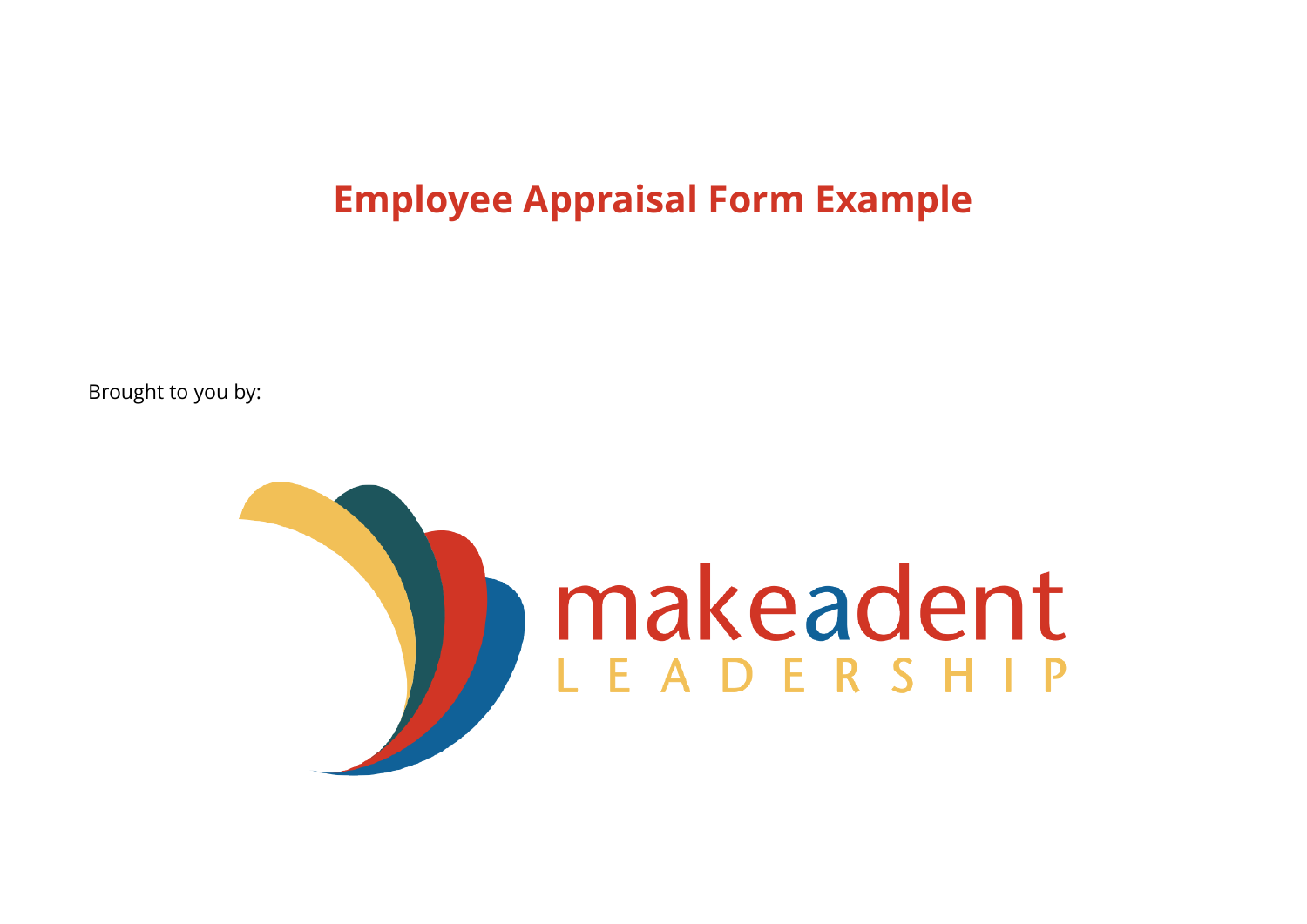## **Performance Assessment Form**

| Team Member: Jane Doe<br>Team Leader: John Doe                                                                                                                                                                                                                                                                                                                                        |            | Title: Corporate Travel Leader                                                                                                                                                                                                                                                                                                                                                                                                                                                  | Location: Brisbane Corporate Office                                                                                                                                                                                                                                                                                                 |                |
|---------------------------------------------------------------------------------------------------------------------------------------------------------------------------------------------------------------------------------------------------------------------------------------------------------------------------------------------------------------------------------------|------------|---------------------------------------------------------------------------------------------------------------------------------------------------------------------------------------------------------------------------------------------------------------------------------------------------------------------------------------------------------------------------------------------------------------------------------------------------------------------------------|-------------------------------------------------------------------------------------------------------------------------------------------------------------------------------------------------------------------------------------------------------------------------------------------------------------------------------------|----------------|
|                                                                                                                                                                                                                                                                                                                                                                                       |            | Title: General Manager                                                                                                                                                                                                                                                                                                                                                                                                                                                          | Appraisal Period: Jan-Dec 2010                                                                                                                                                                                                                                                                                                      |                |
| <b>OBJECTIVES:</b><br>Weight<br>Summarise all key objectives.<br>(%)<br>Assign %<br>weighting for each bonus related objective                                                                                                                                                                                                                                                        |            | TEAM MEMBER'S COMMENTS ON RESULTS<br><b>ACHIEVED AGAINST OBJECTIVES</b><br>Describe results, process improvements and<br>business factors impacting results.                                                                                                                                                                                                                                                                                                                    | TEAM LEADER'S COMMENTS AND<br><b>PERFORMANCE ASSESSMENT:</b><br>Consider actual results and process<br>improvements and feedback from<br>customers. Highlight competencies used in<br>achievement of objectives, competencies<br>this person should continue to<br>demonstrate. Make note of improvement<br>areas they must address | Rating<br>(% ) |
| 1. Contribution to Margin Reduction:                                                                                                                                                                                                                                                                                                                                                  |            |                                                                                                                                                                                                                                                                                                                                                                                                                                                                                 |                                                                                                                                                                                                                                                                                                                                     |                |
| <b>Air Travel Arrangements</b><br>· Review and renegotiate all domestic and<br>international air travel arrangements with<br>bulk carriers - reduce outgoings by 7%<br>(End Q4)<br><b>Hotel Agreements</b><br>· Negotiate preferred hotel agreements in<br>Asia Pacific Region - reduce number of<br>vendors and cost by 10% negotiate terms<br>and conditions of business - (End Q2) | 50%<br>30% | Negotiated a pre-booked bulk buying<br>arrangement with one domestic and two<br>international carriers which has reduced<br>the average cost per trip by 2.25%<br>although other suppliers also still being<br>used<br>Formed strategic partnership with one<br>major hotel chain on a regional basis,<br>which has reduced vendor activity by 50%<br>and cost by at least 10%. Provided<br>improved trading terms. Arrangement is<br>being reviewed by Global Corporate office | John has achieved a marginal<br>improvement in the overall cost of<br>domestic and international air travel,<br>however, further work remains to be<br>done to maximise efficiency<br>Excellent results which both simplifies<br>administrative arrangements and<br>reduces cost                                                    | 60<br>100      |
| 2. Contribution to High Performance Learning Organization                                                                                                                                                                                                                                                                                                                             |            |                                                                                                                                                                                                                                                                                                                                                                                                                                                                                 |                                                                                                                                                                                                                                                                                                                                     |                |
| Arrange August Global IT Conference - propose<br>venue, coordinate travel arrangements for all<br>delegates internationally                                                                                                                                                                                                                                                           | 10%        | Preparatory work completed for Global IT<br>Conference, tentative arrangements<br>made, but conference cancelled by Global                                                                                                                                                                                                                                                                                                                                                      | Not applicable due to cancellation of<br>conference                                                                                                                                                                                                                                                                                 | N/A            |
| 3. Contribution to Best Place to Work                                                                                                                                                                                                                                                                                                                                                 |            |                                                                                                                                                                                                                                                                                                                                                                                                                                                                                 |                                                                                                                                                                                                                                                                                                                                     |                |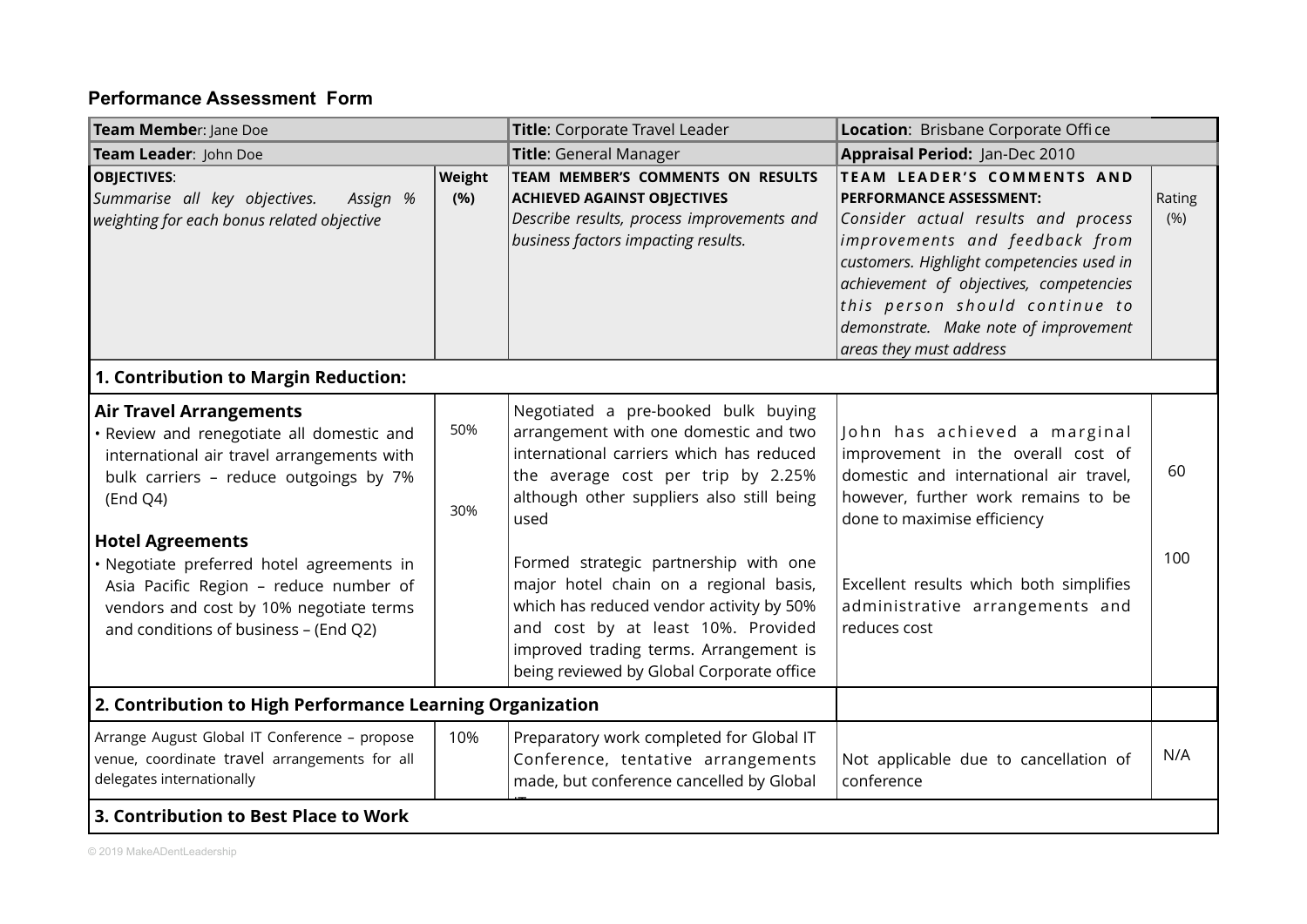| • Review Travel Insurance claims and<br>settlements - renegotiate arrangements<br>to ensure faster settlement of claims,<br>minimize administrative involvement (End<br>Q3) | 10% | Changed Travel Insurance Provider Aug<br>who guarantee determination of claims<br>within 14 days, employees forward claims<br>directly to insurer | New travel insurance arrangements<br>reduce direct involvement of company<br>team members, should result in<br>improved claims management | -80 |
|-----------------------------------------------------------------------------------------------------------------------------------------------------------------------------|-----|---------------------------------------------------------------------------------------------------------------------------------------------------|-------------------------------------------------------------------------------------------------------------------------------------------|-----|
| 77%<br>Rating %: Weighting x rating, summed & divided by 100                                                                                                                |     |                                                                                                                                                   |                                                                                                                                           |     |

| COMPETENCY ASSESSMENT: Highlight behaviours, knowledge and skills used and needed in achieving overall performance.             |                                                                                                                                                             |  |  |
|---------------------------------------------------------------------------------------------------------------------------------|-------------------------------------------------------------------------------------------------------------------------------------------------------------|--|--|
| <b>Strongest Competencies:</b> (specify at least three)<br>Negotiation<br><b>Analytical Skills</b><br>Planning/Priority Setting | <b>Competencies which are not core strengths: (specify at least)</b><br>three)<br>Strategy/Vision<br>Consulting<br>Communication                            |  |  |
| Comments:<br>Strengths come from extensive knowledge of the travel industry and its<br>technical requirements                   | <b>Comments:</b><br>Achievements sometimes limited by<br>a) insufficient prior consultation with internal customers<br>b) communication of new arrangements |  |  |

## **EVALUATE HOW WELL THE INDIVIDUAL DEMONSTRATES THE 'LEADING WITH RESPECT' PRINCIPLES**

| 1234                     | EXCEPTIONAL | <b>EXCEEDS EXPECTATIONS</b> | <b>MEETS</b><br><b>EXPECTATIONS</b> | <b>BELOW</b><br><b>EXPECTATIONS</b> | <b>NOT APPLICABLE</b> |
|--------------------------|-------------|-----------------------------|-------------------------------------|-------------------------------------|-----------------------|
| Communicates effectively |             |                             |                                     | ↵                                   | N/A                   |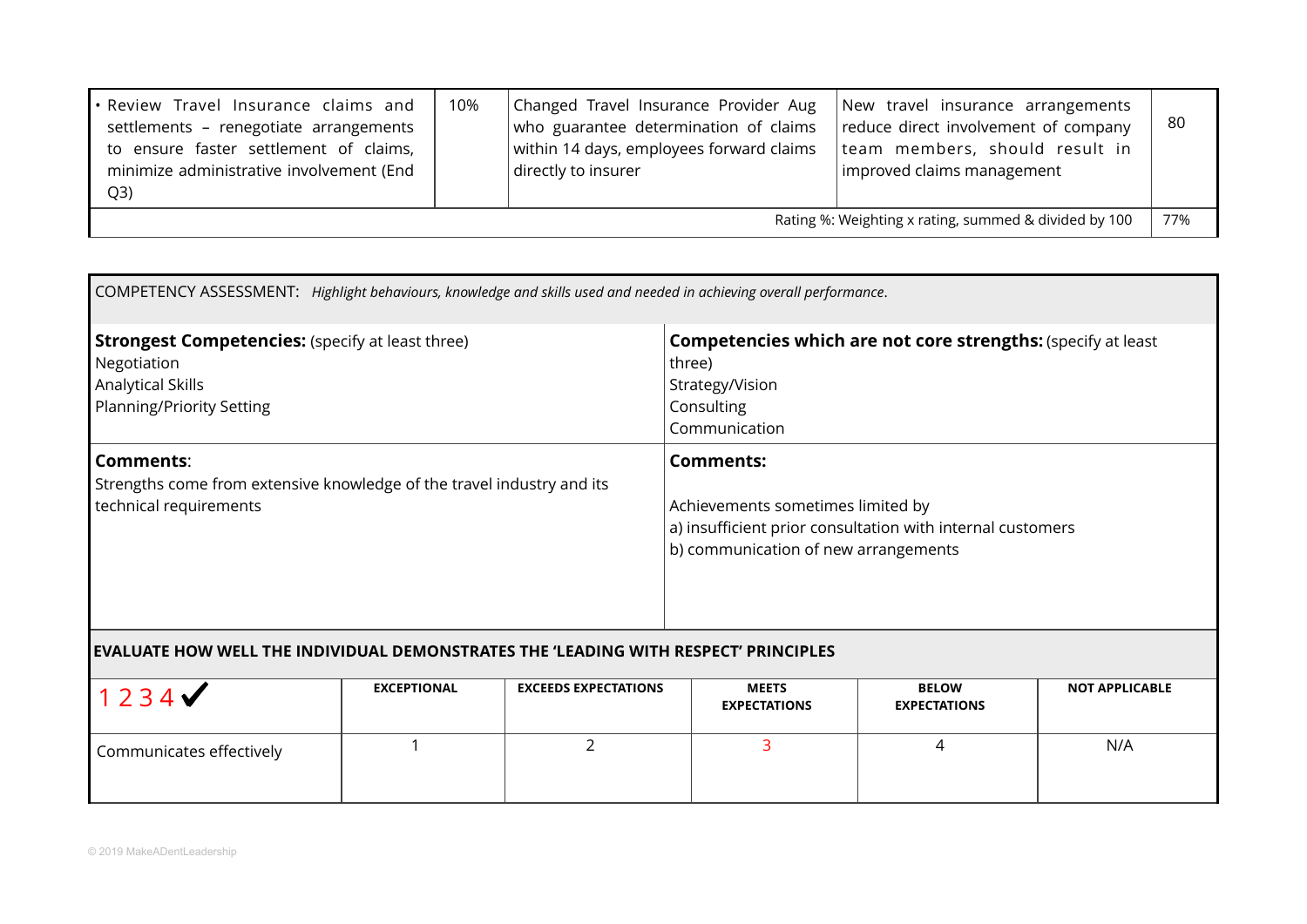| Gives and seeks feedback     |    | 3 |   | N/A |
|------------------------------|----|---|---|-----|
| Values unique contributions  | っ  | 3 | 4 | N/A |
| Promotes teamwork            |    | 3 | 4 | N/A |
| Sets the example             | C. | 3 | 4 | N/A |
| <b>Overall 'Leading with</b> | ົາ | 3 | 4 | N/A |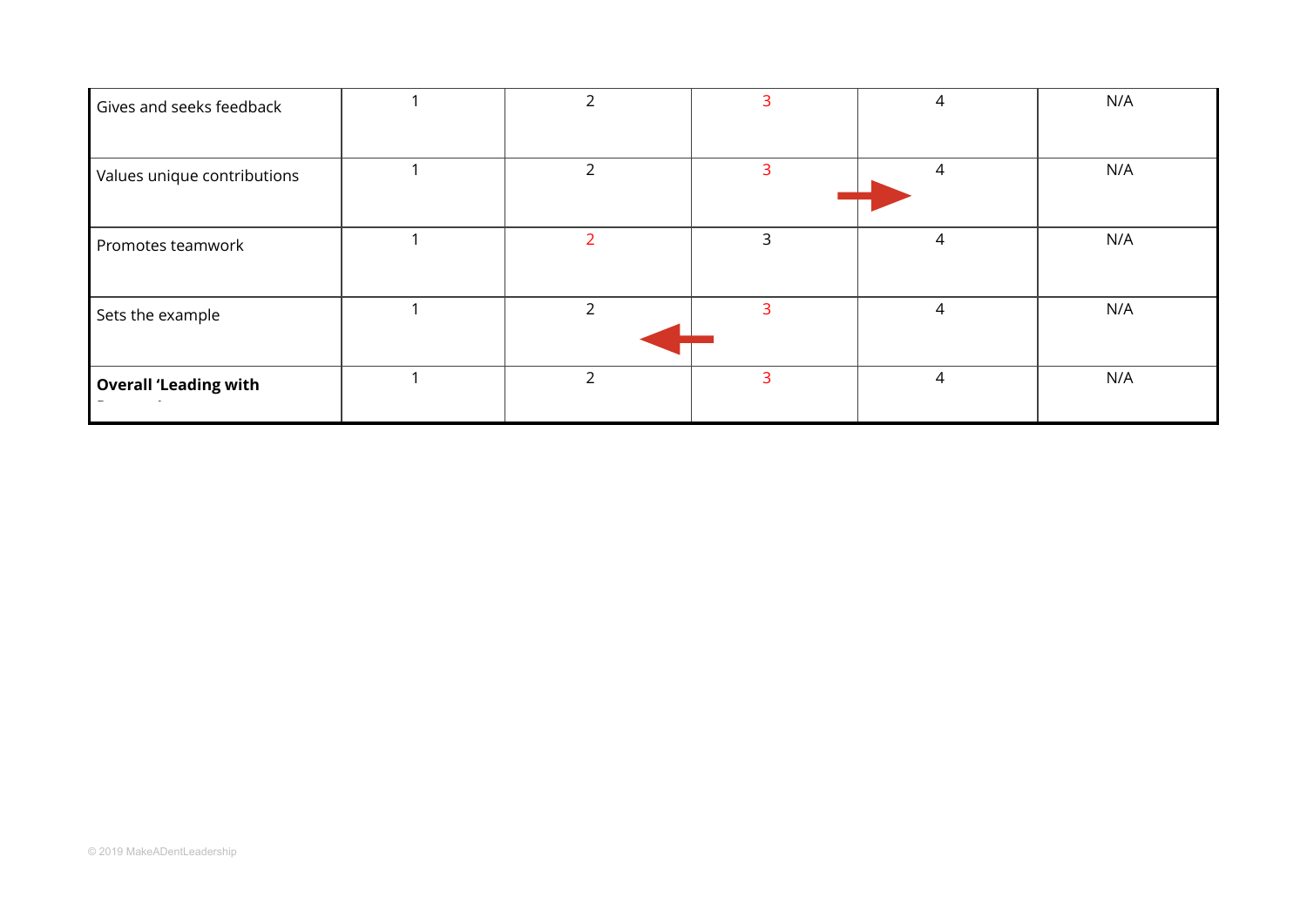## **OVERALL PERFORMANCE RATING**

Indicate the overall performance rating considering achievement of all objectives, use of competencies in achieving performance results, and principles of valuing people.

| PERFORMANCE RATING                                                                                                      |                                                                                                                                                                                                                                                                                                                                                                               | <b>DEFINITIONS</b>                                                                                                                                                  | <b>RATING</b> |  |
|-------------------------------------------------------------------------------------------------------------------------|-------------------------------------------------------------------------------------------------------------------------------------------------------------------------------------------------------------------------------------------------------------------------------------------------------------------------------------------------------------------------------|---------------------------------------------------------------------------------------------------------------------------------------------------------------------|---------------|--|
| 1. Exceptional (EX)                                                                                                     | Consistently and significantly exceeds expectations. Rarely requires guidance. Contributed<br>significantly to the team's achievements and to the growth and development of others.<br>Demonstrated continuous improvement and competencies that others strive to emulate.                                                                                                    | 101% - 115%                                                                                                                                                         |               |  |
| 2. Exceeds expectations (EE)                                                                                            | Consistently meets and frequently exceeds expectations. Requires only occasional guidance.<br>86% - 100%<br>Performed certain elements of the objectives in an exceptional manner. Contributed to<br>teamwork and to the growth and development of others. Demonstrated effective use and<br>continuous improvement of required competencies to achieve business results.     |                                                                                                                                                                     |               |  |
| 3. Meets expectations (ME)                                                                                              | Meets and occasionally exceeds expectations. Requires only a normal amount of guidance.<br>50% - 85%<br>Accomplishments consistently met the performance standards of the organisation.                                                                                                                                                                                       |                                                                                                                                                                     |               |  |
| 4. Below expectations (BE)                                                                                              | Inadequate results achieved. Some agreed key objectives not completed or fell short of<br>0%<br>acceptable standards. Required considerable supervision. Weakened the ability of the team to<br>meet business and customer requirements. A performance improvement programme should be<br>initiated by the Team Leader; continued poor performance may lead to termination of |                                                                                                                                                                     |               |  |
| EXCEPTIONAL (EX)<br><b>MEET EXPECTATIONS (ME)</b><br><b>EXCEEDS EXPECTATIONS (EE)</b><br><b>BELOW EXPECTATIONS (BE)</b> |                                                                                                                                                                                                                                                                                                                                                                               |                                                                                                                                                                     |               |  |
|                                                                                                                         | Development Actions Completed: (since last development plan was discussed)<br>Timetable (Q/Y)                                                                                                                                                                                                                                                                                 | <b>Development Actions Planned:</b><br>(Q/Y)                                                                                                                        | Timetable     |  |
| Attended Excel Course - Quarter 2                                                                                       |                                                                                                                                                                                                                                                                                                                                                                               | Attend Strategic Management Course (before end Q2)<br>Work with Mary Sue to ensure air travel presentations are delivered to<br>internal customers at least monthly |               |  |